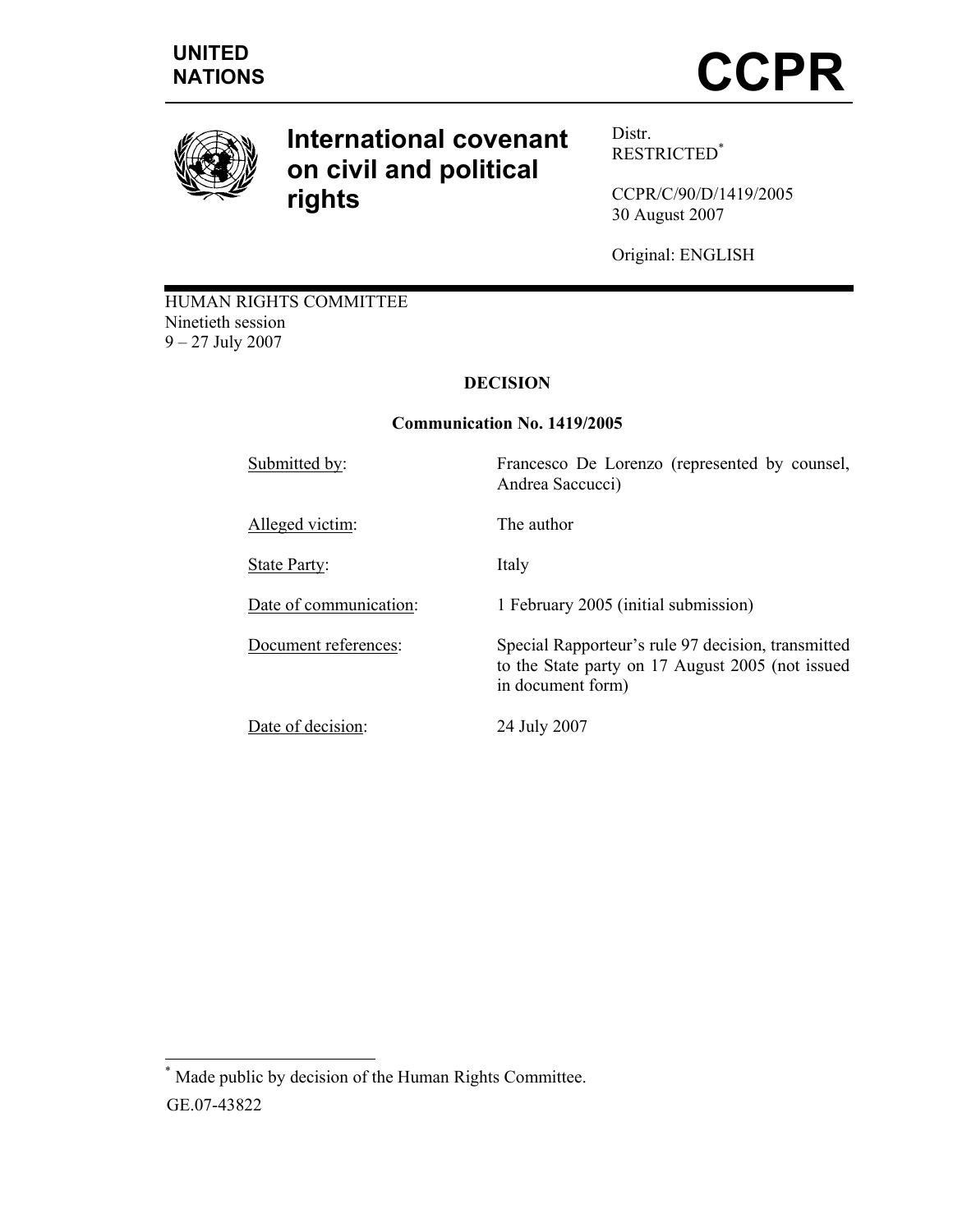*Subject matter:* trial of former Cabinet Minister on corruption charges

 *Procedural issues:* previous examination of the case by the European Court of Human Rights

 *Substantive issues:* trial by an independent and impartial tribunal

 *Articles of the Covenant:* 2, paragraph 1; articles 14, paragraph 1; 14, paragraph 3(d); 14, paragraph 5; and 26

 *Article of the Optional Protocol:* article 5, paragraph 2(a)

# [ANNEX]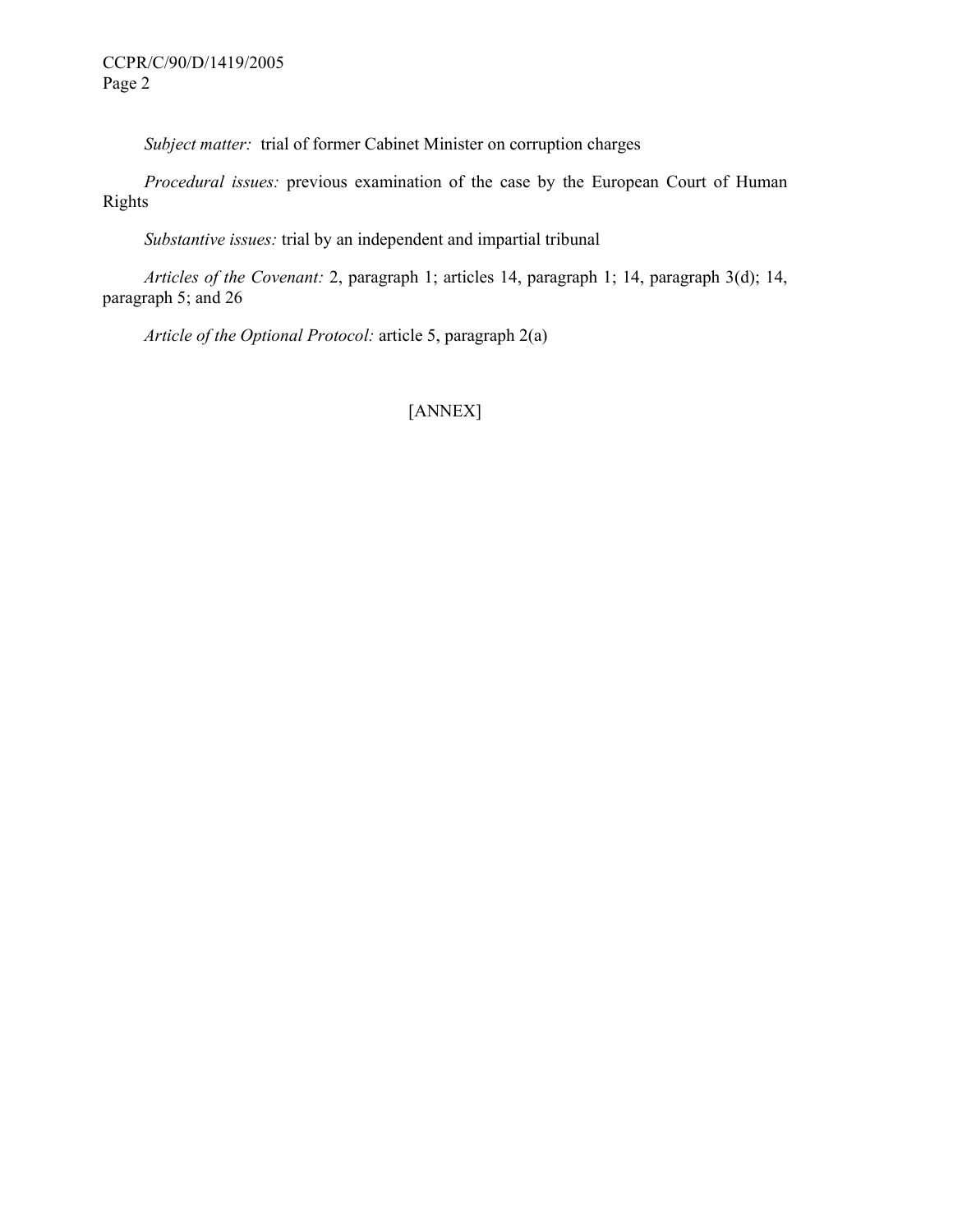#### **ANNEX**

Decision of the Human Rights Committee under article 5, paragraph 4, of the Optional Protocol to the International Covenant on Civil and Political rights

Ninetieth session

concerning

# **Communication No. 1419/2005\*\***

Submitted by: Francesco de Lorenzo (represented by counsel, Andrea Saccucci) Alleged victim: The author State Party: Italy Date of communication: 1 February 2005 (initial submission)

 The Human Rights Committee, established under article 28 of the International Covenant on Civil and Political Rights,

Meeting on 24 July 2007,

Adopts the following:

#### **DECISION ON ADMISSIBILITY**

1. The author of the communication, dated 1 February 2005, is Francesco de Lorenzo. The author claims violations of articles 2, paragraph 1; 14, paragraph 1; 14, paragraph 3(d); 14, paragraph 5; and 26 of the Covenant by Italy. The Optional Protocol entered into force for Italy on 15 December 1978. He is represented by counsel, Andrea Saccucci.

#### **Factual background**

 $\overline{a}$ 

2.1 The author was Minister of Health of Italy between 1989 and 1992. In 1993, the Offices of the Prosecutor in Naples and Milan opened an investigation into the unlawful financing of political parties. As a result of the investigation, several charges were brought against the author. On 12 May 1994, the judge of the preliminary investigation of Naples ordered that the author be

<sup>\*\*</sup> The following members of the Committee participated in the examination of the present communication: Mr. Abdelfattah Amor, Mr. Prafullachandra Natwarlal Bhagwati, Mr. Yuji Iwasawa, Mr. Edwin Johnson, Mr. Walter Kälin, Mr. Ahmed Tawfik Khalil, Mr. Rajsoomer Lallah, Ms. Zonke Zanele Majodina, Ms. Iulia Antoanella Motoc, Mr. Michael O'Flaherty, Ms. Elisabeth Palm, Mr. José Luis Pérez Sanchez-Cerro, Mr. Rafael Rivas Posada, Sir Nigel Rodley and Mr. Ivan Shearer.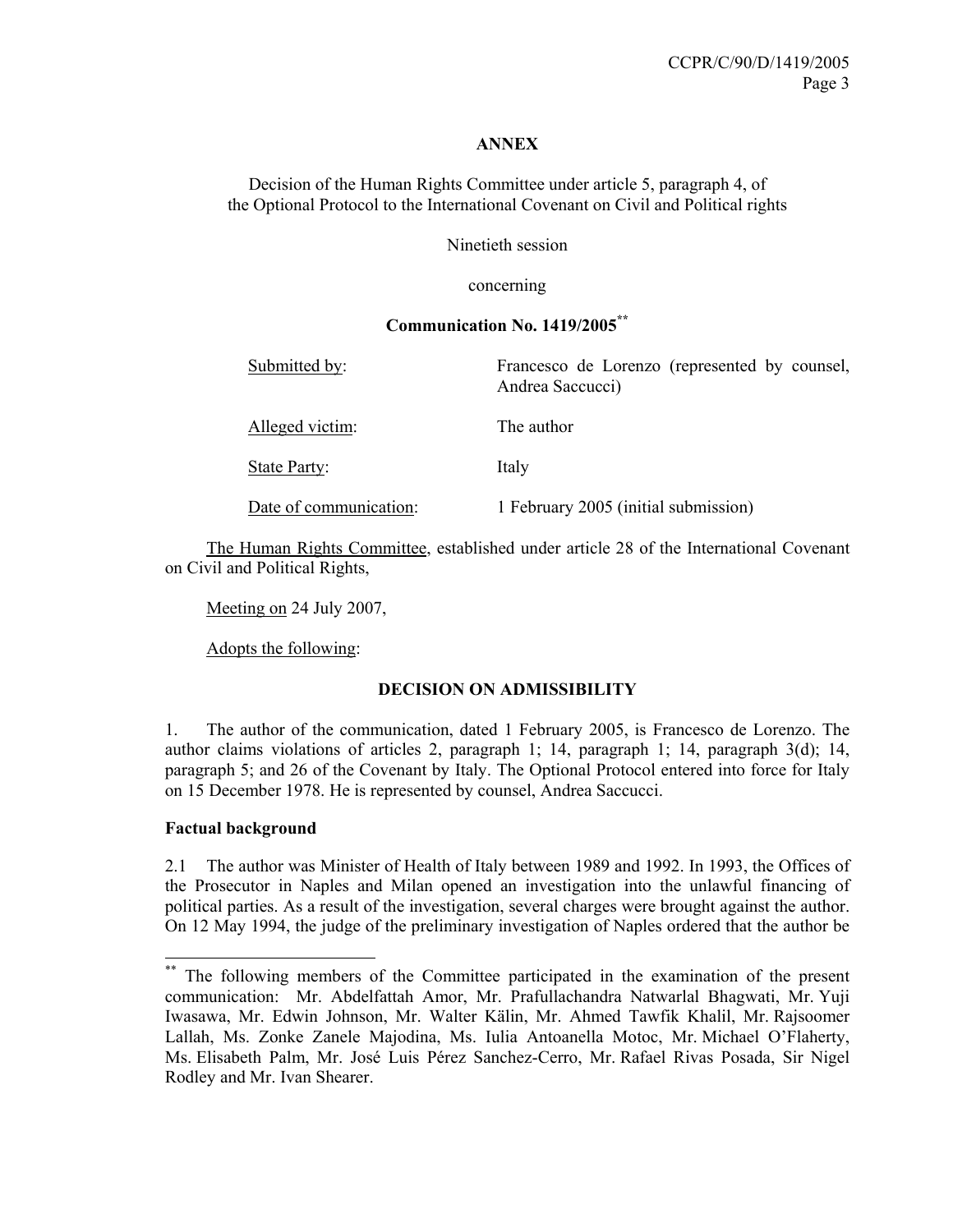remanded in custody. The author challenged the order before the Court of Cassation and requested the transfer of his case to the Panel for Ministerial Offences (hereinafter the Panel), since the charges brought against him concerned certain activities allegedly carried out in the exercise of his official ministerial functions. On 20 July 1994, the Court of Cassation granted his request and referred the case to the Panel established within the Naples Tribunal. On 6 August 1994, the Panel remanded the author in custody. The author challenged his detention alleging the lack of impartiality and independence of the Panel. On 5 September 1994, the Panel rejected the appeal, maintaining that it was an independent judicial body.

2.2 On 29 October 1994, the Panel separated the procedure concerning the author from that concerning the other co-accused. The author was committed to stand trial before the Tribunal of Naples on ninety-seven charges, including corruption, breach of the law regarding financing of political parties and membership of a criminal association, aggravated by the participation of more than ten persons.

2.3 The author's trial lasted from November 1994 to March 1997. On 16 December 1994, the author challenged the constitutionality of Law No. 219 of 1989 alleging a violation of the right to an independent and impartial tribunal guaranteed by the Italian Constitution because the Panel was empowered to act as prosecutor and as judge of the preliminary hearing. The author also argued that the order of 29 October 1994 committing him for trial was null and void because the Panel lacked competence to adopt it, and requested the re-joiner of his procedure with that concerning his co-accused. On 27 December 1994, the Tribunal of Naples rejected all the challenges and requests. On 12 January 1995, the author was released from detention due to his poor health. On 11 October 1995, he submitted a request for suspension of the trial because of cancer treatment. The Tribunal rejected this request.

2.4 During the trial, eighty-six of the author's co-accused who had been summoned to testify as witnesses chose to remain silent. Pursuant to article 513 of the Italian Code of Criminal Procedure, the Tribunal of Naples authorised the reading of the incriminating statements made by these witnesses to the prosecutor during the preliminary investigation.

2.5 On 8 March 1997, the Tribunal of Naples found the author guilty on many counts of corruption and violations of the law on the financing of political parties. He was found guilty of having established a criminal association and sentenced to eight years and four months of imprisonment and a fine.

2.6 Both the author and the prosecutor appealed to the Naples Court of Appeal. The author requested, *inter alia*, that the procedure before the Tribunal of Naples be declared null and void because the decision to commit him to stand trial was adopted by the Panel which, according to him, lacked independence and impartiality, and because the decision to separate the proceedings was made by an incompetent body.

2.7 In response, the Court of Appeal re-opened the case and summoned most of the co-accused to appear in court. The majority of them again availed themselves of their right to remain silent. As a result, statements made during the preliminary investigation were used again. On 7 July 2000, the Court of Appeal found the author guilty of several counts of corruption and violations of the law on the financing of political parties. It upheld the appeal of the prosecutor, finding that the applicant did participate in a criminal association with at least ten other persons. It rejected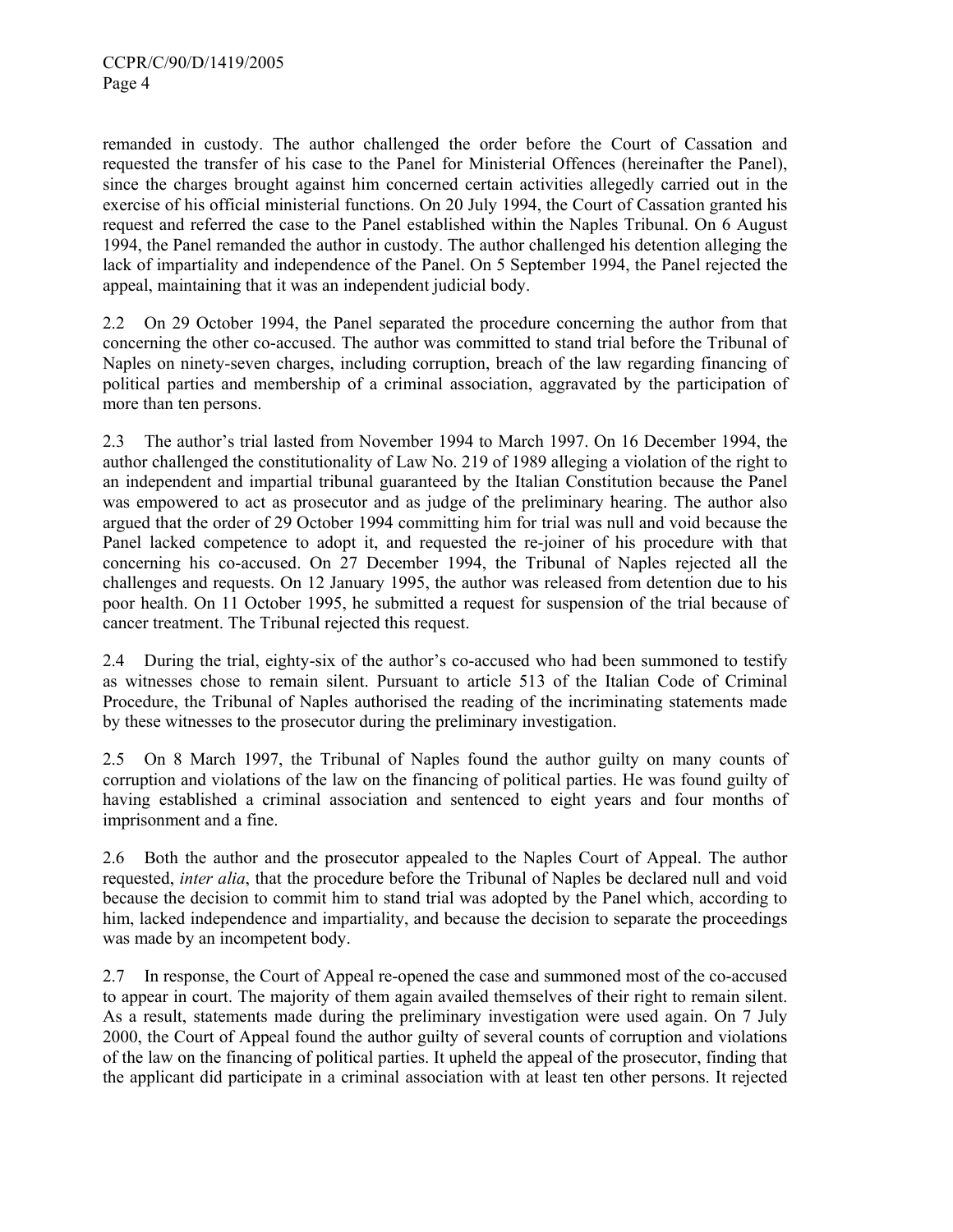the author's arguments regarding the incompetence of the Panel to commit him for trial and to separate the proceedings. The author's sentence was reduced to seven years, five months and twenty days of imprisonment. The author challenged the decision of the Court of Appeal before the Court of Cassation.

2.8 On 14 June 2001, the Court of Cassation acquitted the author on some of the charges and reduced his sentence to four years, ten months and ten days of imprisonment. It did not refer the case back to the Court of Appeal. Nonetheless, it ruled out the applicability of aggravating circumstances in relation to the charges of criminal association.

2.9 On 14 February 2002, the author filed a request for rectification of errors before the Court of Cassation alleging that the Court should have referred the case back to the Court of Appeal in relation to the charge of membership of a criminal association. On 27 March 2002, the Court of Cassation rejected the request.

2.10 Back on 21 July 2000, the Tribunal of Naples had already acquitted some of the author's co-accused. On 7 May 2004, the author's request for re-opening the trial based on the existence of a conflict between his conviction and the acquittal of his co-accused in separate proceedings was rejected by the Naples Court of Appeal.

2.11 Within the context of another criminal procedure pending against the author, the Panel had requested on 24 May 2001 an opinion from the Constitutional Court on the constitutionality of the Law No. 219 of 1989 allowing it to simultaneously exercise the functions of prosecutor and judge of the preliminary investigation. By judgment No.134 of 11 April 2002, the Constitutional Court held that the Panel should refer the file to the public prosecutor who should then request that the accused be committed to stand trial before the ordinary competent judge. It accepted that the separation of investigative and judicial functions was required by Law No. 81 of 1987, as well as by article 6 of the European Convention on Human Rights.

2.12 On 7 April 2003, the then Minister of Justice affirmed that the interpretation adopted by the Constitutional Court was the only one compatible with the constitutional principles of equality, presumption of innocence and fair trial. However, he also noted that the judgment could not be applied retroactively to proceedings already concluded, including those concerning the author.

2.13 On 31 January 2001, the author submitted an application to the European Court of Human Rights alleging that:

his conviction on the basis of statements of witnesses that he had no opportunity to examine violated articles  $6(1)$  and  $3(d)$  of the European Convention on Human Rights;<sup>1</sup>

 $\overline{a}$ 

<sup>&</sup>lt;sup>1</sup> Article 6(1) provides that "In the determination of his civil rights and obligations or of any criminal charge against him, everyone is entitled to a fair and public hearing within a reasonable time by an independent and impartial tribunal established by law. Judgment shall be pronounced publicly but the press and public may be excluded from all or part of the trial in the interests of morals, public order or national security in a democratic society, where the interests of juveniles or the protection of the private life of the parties so require, or to the extent strictly necessary in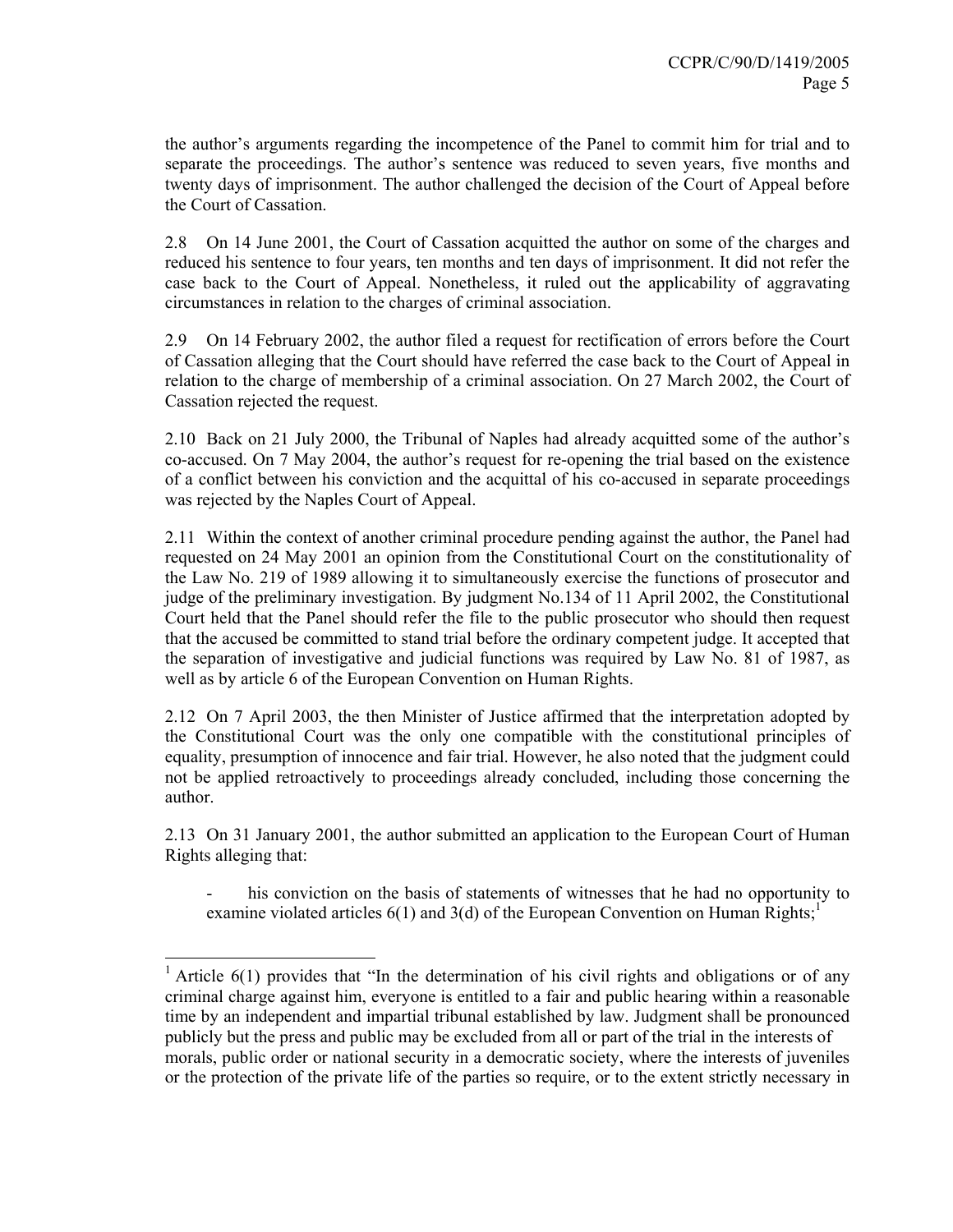l

that the refusal to adjourn the trial while the author was undergoing cancer treatment violated articles  $6(1)$  and  $6(3)(c)$  of the Convention;<sup>2</sup>

that the reading by the public prosecutor before the Tribunal of Naples of several statements made by the co-accused during the preliminary investigation violated article 6(1) of the Convention;

- that the unspecified nature of the accusations and the modification during the trial of the legal qualification of one of them violated articles  $6(1)$  and  $6(3)(a)$  and (b) of the Convention; $3$ 

that the lack of impartiality and independence of the "Panel for Ministerial Offences" violated article 6(1) of the Convention;

that the difference in treatment between the author and his co-accused, especially regarding the application of new rules concerning the admissibility of evidence collected during the investigation, violated article 14, read in conjunction with article 6, of the Convention;<sup>4</sup>

that the fact that the author was compelled to appear at his own trial despite poor health violated articles 3 and 8 of the Convention.<sup>5</sup>

<sup>2</sup> Article 6(3)(c) provides that everyone charged with a criminal offence has the right "to defend himself in person or through legal assistance of his own choosing or, if he has not sufficient means to pay for legal assistance, to be given it free when the interests of justice so require".

 $3$  Article  $6(3)(a)$  and (b) provides that everyone charged with a criminal offence has the right "to" be informed promptly, in a language which he understands and in detail, of the nature and cause of the accusation against him" and "to have adequate time and facilities for the preparation of his defence".

<sup>4</sup> Article 14 provides that "The enjoyment of the rights and freedoms set forth in this Convention shall be secured without discrimination on any ground such as sex, race, colour, language, religion, political or other opinion, national or social origin, association with a national minority, property, birth or other status.

5 Article 3 provides that "No one shall be subjected to torture or to inhuman or degrading treatment or punishment." Article 8 provides that

the opinion of the court in special circumstances where publicity would prejudice the interests of justice." Article 6(3)(d) provides that everyone charged with a criminal offence has the right "to examine or have examined witnesses against him and to obtain the attendance and examination of witnesses on his behalf under the same conditions as witnesses against him".

<sup>&</sup>quot;1 Everyone has the right to respect for his private and family life, his home and his correspondence.

<sup>2</sup> There shall be no interference by a public authority with the exercise of this right except such as is in accordance with the law and is necessary in a democratic society in the interests of national security, public safety or the economic well-being of the country, for the prevention of disorder or crime, for the protection of health or morals, or for the protection of the rights and freedoms of others."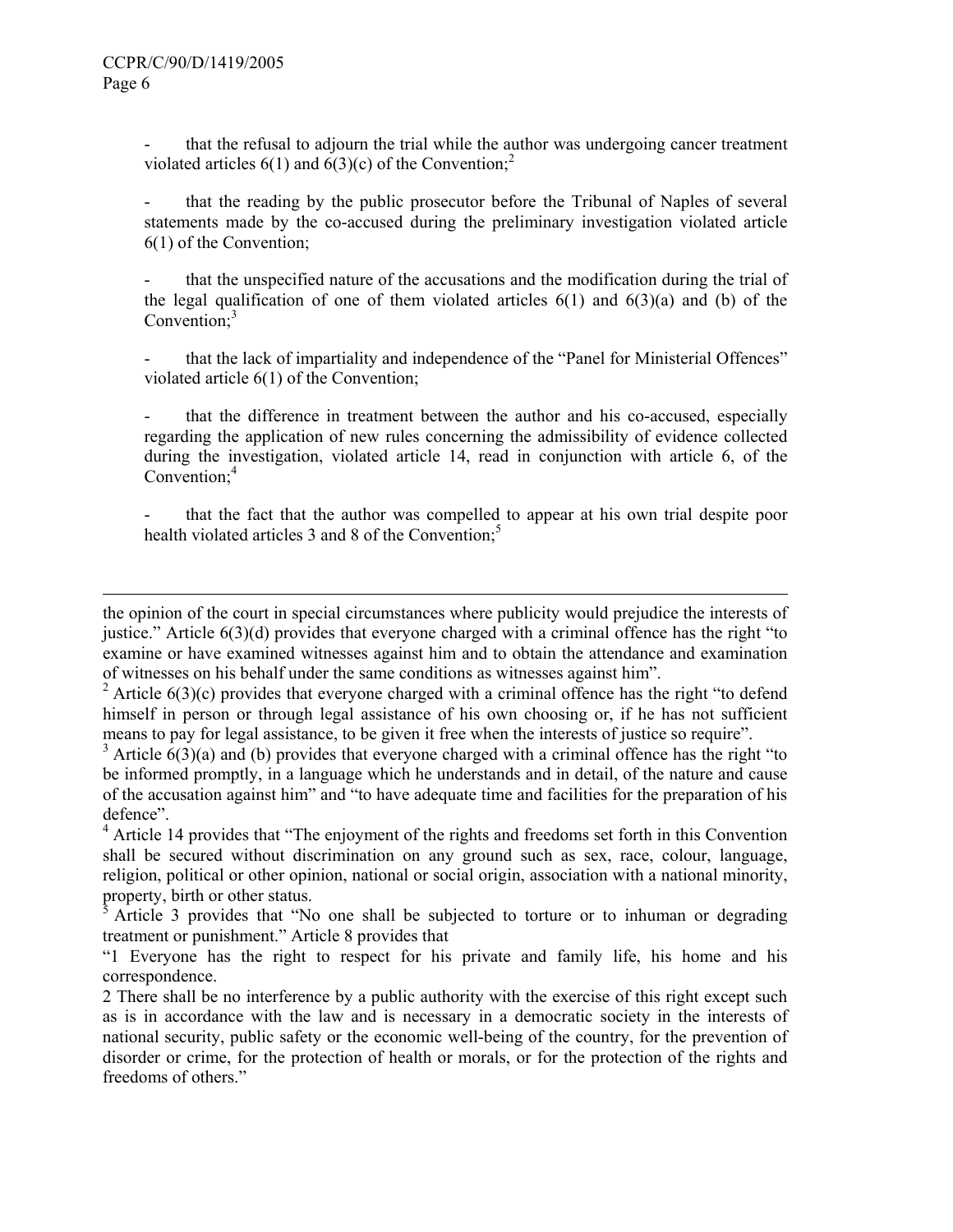and that the fact that his conviction of having set up a criminal association was not substantially reviewed by a higher tribunal violated article 2 of Protocol No. 7 to the Convention<sup>6</sup>

2.14 On 12 February 2004, the European Court declared the majority of these claims manifestly unfounded. The claim regarding the impartiality of the Panel was declared incompatible *ratione materiae* with article 6 of Convention because the guarantees provided for therein apply only to tribunals called upon to determine criminal charges.<sup>7</sup> Accordingly, the similar claim made under article 14, read together with article 6, was also declared inadmissible as incompatible *ratione materiae* with the Convention*.* 

#### **The complaint**

3.1 The author alleges a violation of article 14, paragraph 1, because of the lack of impartiality of the Panel, and a violation article 2, paragraph 1, and article 26 because of the discriminatory nature of the special procedure concerning ministerial offences.

3.2 The author alleges a violation of article 14, paragraph 1, because of the reading by the prosecutor into the file during the opening hearing of statements made during the preliminary investigation.

3.3 The author alleges a violation of article 14, paragraph 3(d), because the refusal of the Tribunal to adjourn the trial deprived him of his right to actively and effectively participate in the trial.

3.4 The author alleges a violation of article 14, paragraph 5, because he was denied the right to a review of his conviction and sentence concerning the charge of membership in a criminal association since the Court of Cassation did not refer the case back to the trial court to have the conviction reviewed.

3.5 The author alleges a violation of article 2, paragraph 1, article 26 and article 14, paragraphs 1 and 3, because of the discriminatory application of the new rules of evidence adopted after his trial ended. He argues that the discrepancy in the application of the new rules of evidence resulted in a different treatment of the author and the other co-accused and violated the principle of equality before the law.

3.6 The author submits that he exhausted domestic remedies and that the same matter is not being examined under another procedure of international investigation or settlement. Regarding

 $\overline{a}$ 

<sup>&</sup>lt;sup>6</sup> Article 2 of Protocol No.7 provides that

<sup>&</sup>quot;1 Everyone convicted of a criminal offence by a tribunal shall have the right to have his conviction or sentence reviewed by a higher tribunal. The exercise of this right, including the grounds on which it may be exercised, shall be governed by law.

<sup>2</sup> This right may be subject to exceptions in regard to offences of a minor character, as prescribed by law, or in cases in which the person concerned was tried in the first instance by the highest tribunal or was convicted following an appeal against acquittal.

<sup>&</sup>lt;sup>7</sup> See European Court of Human Rights, judgment of 12 February 2004, application No.69264/01.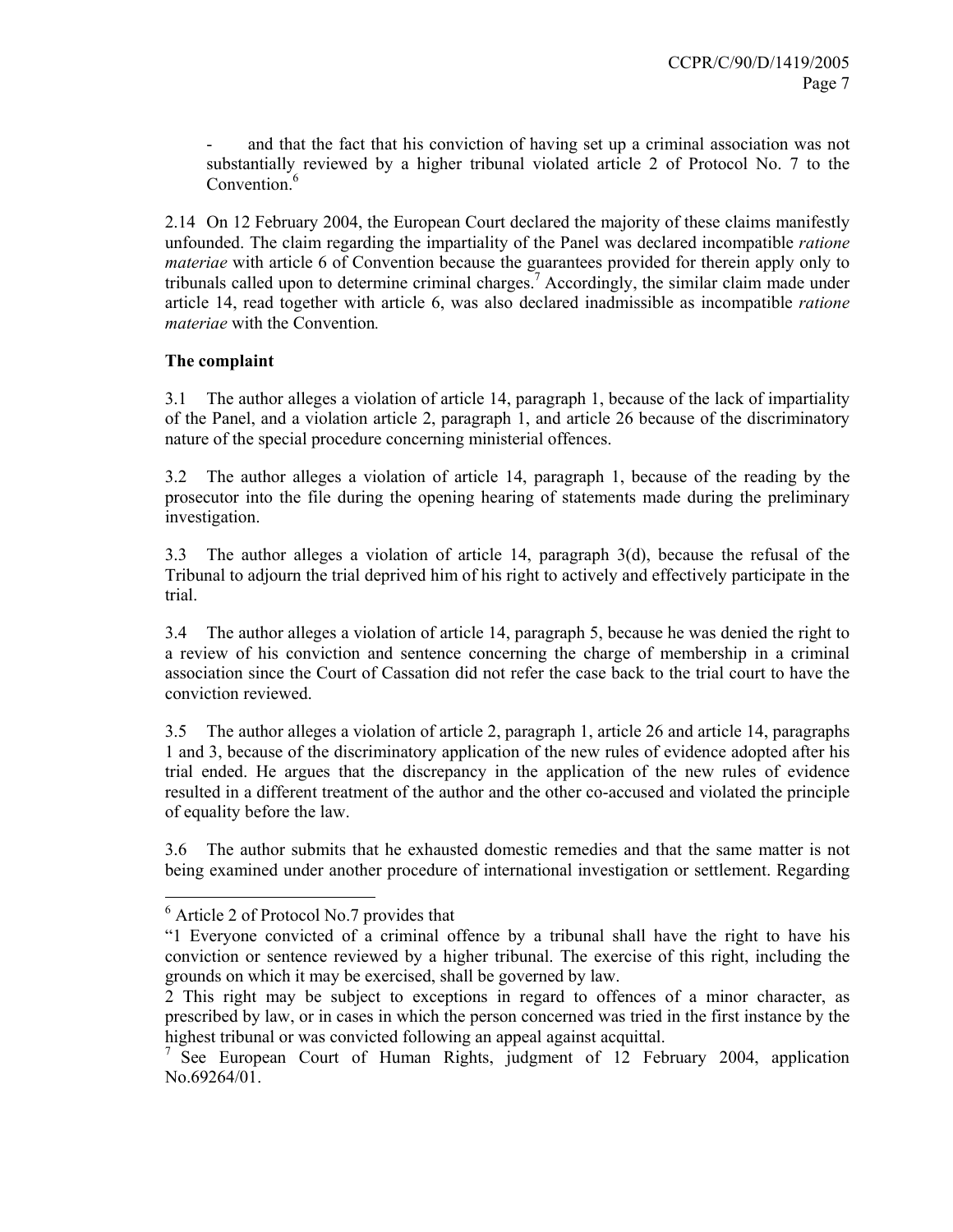the State party's reservation to article 5, paragraph 2(a), of the Optional Protocol, he argues that his application to the European Court of Human Rights was "not examined" by the Court, since in relation to some complaints, his application was declared incompatible *ratione materiae* with the provisions of the European Convention on Human Rights. Other claims were declared manifestly ill-founded and thus inadmissible. Although the facts complained of under the Covenant are the same which were previously submitted to the European Court, the author submits that the rights violated and the legal arguments are substantially different from those relied upon in the proceedings before the European Court or have not been "examined" by the latter.

#### **State party's submissions on admissibility**

4.1 By note verbale of 18 July 2006, the State party challenged the admissibility of the communication on the ground that it entered a reservation to article 5, paragraph  $2(a)$ , of the Optional Protocol. It notes that the author's claims under the Covenant and those previously submitted under the European Convention of Human Rights largely converge and that the same substantive rights are at stake. The "same matter" was thus clearly submitted to the European Court of Human Rights which carefully "examined" it.

4.2 The State party notes that the author himself concedes that the same matter has already been examined by the European Court of Human Rights. Nonetheless, the author claims that his legal arguments are "substantially different from those relied upon in the proceedings before the European Court". The State party recalls that, according to the Committee's consistent jurisprudence, a matter is deemed to have already been investigated when the parties, the complaints advanced and the fact adduced in support are the same: the Committee has never identified "same legal arguments" as one of the elements constituting "the same matter".<sup>8</sup> In any case, it is difficult to identify any genuine new legal argument, since the claims and legal reasoning of the author, as well as the facts adduced to support them, perfectly coincide with those contained in his application before the European Court. Moreover, the State party notes that the same substantive rights are invoked before the Committee.

4.3 With regard to the two claims which were declared inadmissible as incompatible *ratione materiae* with the Convention, the State party notes that the Court in fact examined these claims in detail, reaching the conclusion that the author has used arguments referring not to the direct behaviour of the judicial court, but of the public prosecutor or the Panel evaluating the admissibility to trial of the former Minister, to imply lack of independence and impartiality of national tribunals. As result of this detailed examination, the two claims cannot be newly examined by the Committee. In any event, the State party submits that they are equally incompatible *ratione materiae* with the Covenant under article 3 of the Optional Protocol. Indeed, the Covenant only envisages situations where the determination of rights and obligations in a suit at law is at stake and the abstract evaluation of the independence and impartiality of an organ as the Panel would not be covered by the Covenant. This Panel only judged the issue of whether the author could stand trial, while the ordinary trial was conducted by regular tribunals whose behaviour has been examined by the European Court.

 8 See Communication No.168/1984, *V.O. v. Norway*, inadmissibility decision adopted on 17 July 1985, para.4.4.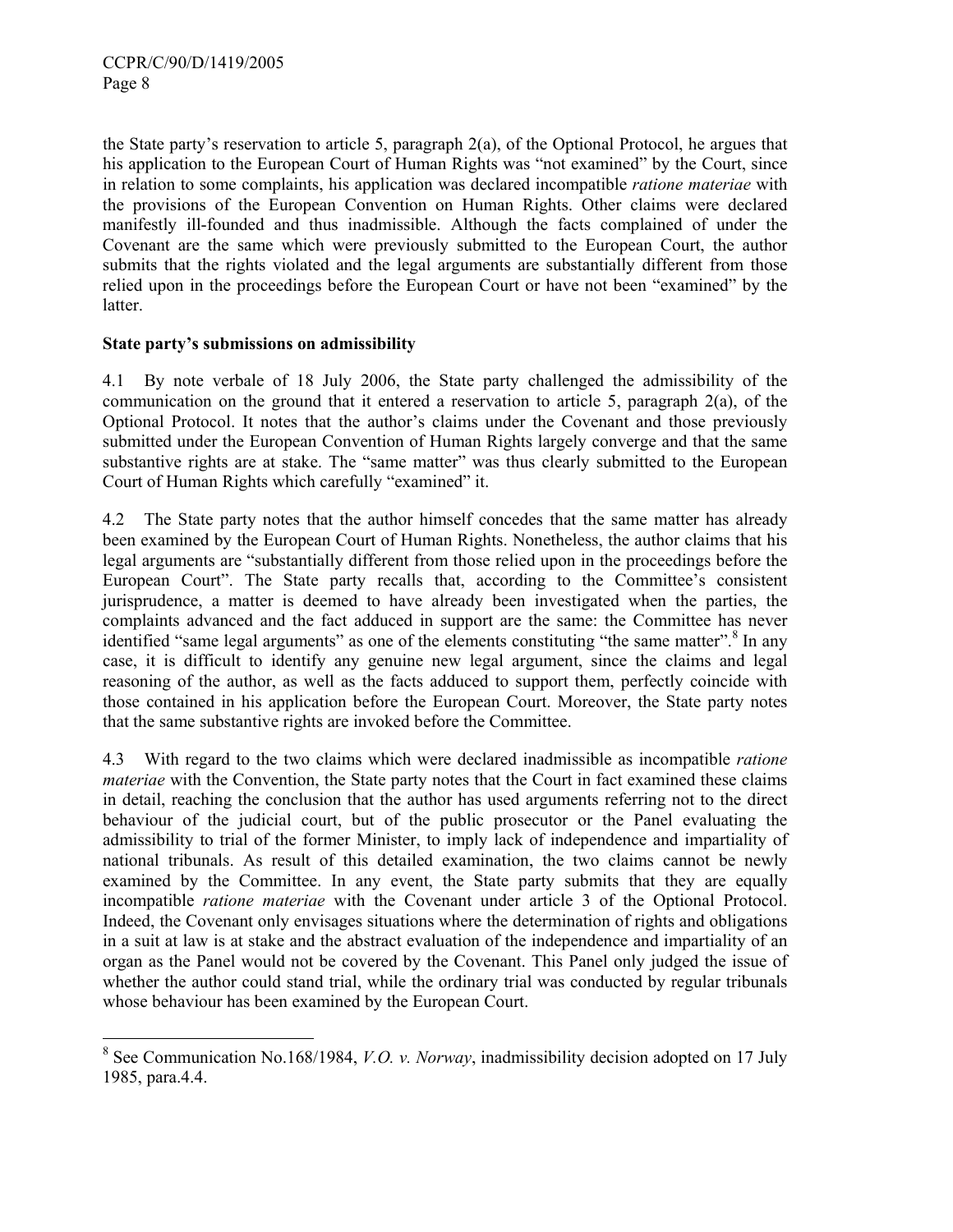4.4 Finally, the State party argues that the author has not exhausted all available domestic remedies, as he did not oppose the constitution of the Panel.

#### **Author's comments**

5.1 By letter dated 30 December 2006, the author reiterates that the "matter" under consideration by the Committee is not "the same" which has already been "examined" by the Court. He insists that the Court has not "examined" claims that it declared incompatible *ratione materiae* with the Convention. In any event, he recalls that some of his claims refer to rights and freedoms which are not explicitly enshrined in the Convention or are protected in a clearly restrictive manner if compared with the corresponding rights and freedoms of the Covenant.

5.2 With regard to the alleged failure to exhaust domestic remedies, the author reaffirms that he has pursued all available and effective remedies.

# **Issues and proceedings before the Committee**

6.1 Before considering any claim contained in a communication, the Human Rights Committee must, in accordance with article 93 of its rules and procedures, decide whether or not it is admissible under the Optional Protocol of the Covenant.

6.2 In accordance with article 5, paragraph 2(a), of the Optional Protocol, the Committee has ascertained that a similar complaint filed by the author was declared inadmissible by the European Court of Human Rights on 12 February 2004 (application No.69264/01). Most claims were declared inadmissible because they were manifestly ill-founded, others were declared inadmissible because they were incompatible *ratione materiae* with the European Convention of Human Rights. The Committee also recalls that when the State party adhered to the Optional Protocol, it entered a reservation to article 5, paragraph 2(a), specifying that the Committee "shall not have competence to consider a communication from an individual if the same matter is being examined or has already been considered under another procedure of international investigation or settlement".

6.3 In the instant case, the Committee is seized of the "same matter" as the European Court. As to whether the Court "examined" the same matter, the Committee observes that most of the author's claims were declared inadmissible as manifestly ill-founded by the Court (see para.2.14 above), a conclusion for which it gave extensive justification. In that respect, the Committee concludes that the Court indeed "examined" most of the author's allegations and that the State party's reservation to article 5, paragraph  $2(a)$ , of the Optional Protocol, applies.<sup>9</sup> In respect of the author's remaining claim regarding the Panel, which was declared inadmissible as incompatible *ratione materiae* by the European Court, the Committee considers that the Court did not *examine* this claim within the meaning of article 5, paragraph  $2(a)$ .<sup>10</sup>

 9 See Communication No.121/1982, *A.M. v. Denmark*, Inadmissibility decision adopted on 23 July 1982, para.4; and Communication No.584/1994, *Valentijn v. France*, Inadmissibility decision adopted on 22 July 1996, para.5.2.

<sup>&</sup>lt;sup>10</sup> See Communication No.441/1990, *Casanovas v. France*, Views adopted on 19 July 1994, para. 5.1.